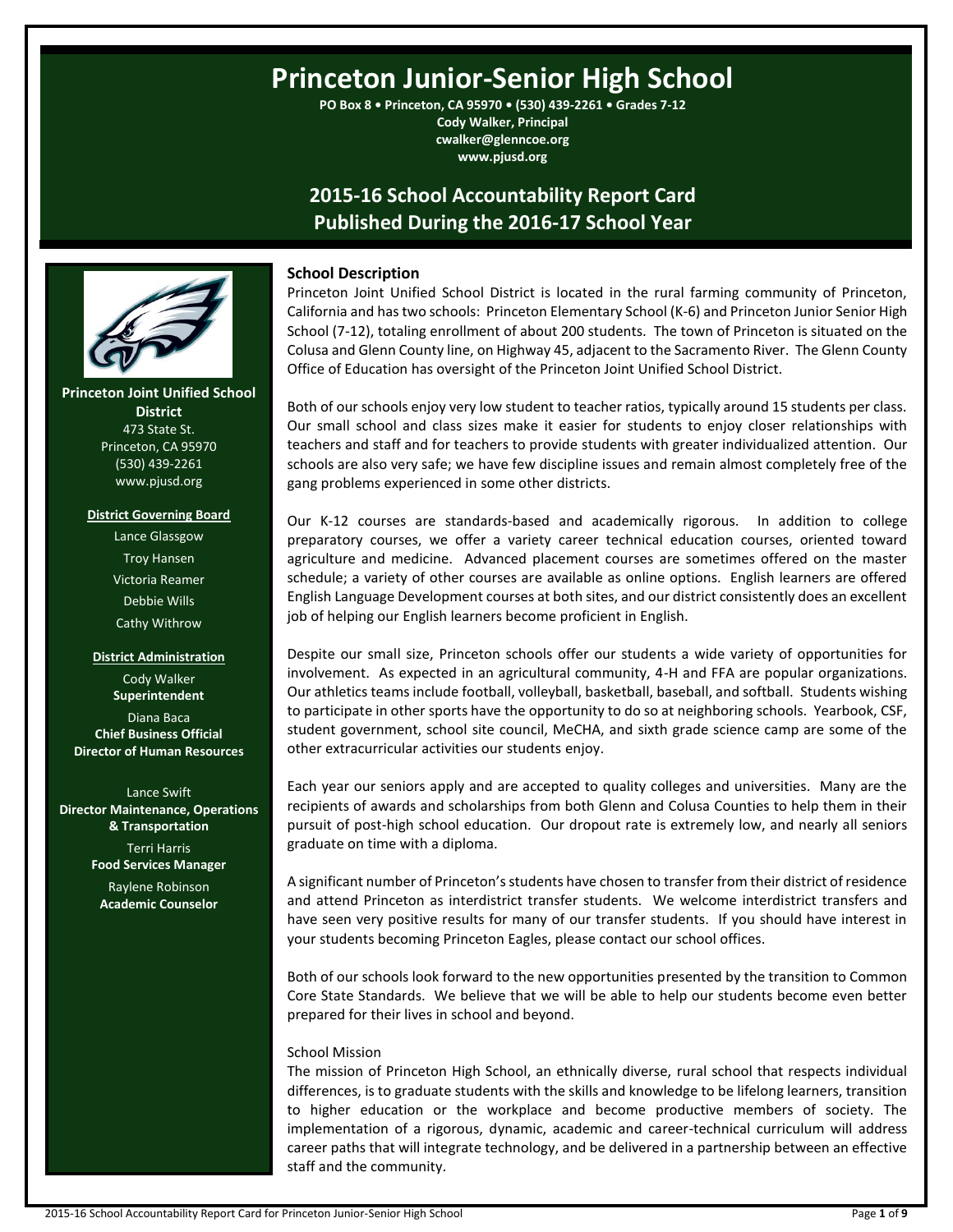# **About the SARC**

By February 1 of each year, every school in California is required by state law to publish a School Accountability Report Card (SARC). The SARC contains information about the condition and performance of each California public school. Under the Local Control Funding Formula (LCFF) all local educational agencies (LEAs) are required to prepare a Local Control and Accountability Plan (LCAP), which describes how they intend to meet annual school-specific goals for all pupils, with specific activities to address state and local priorities. Additionally, data reported in an LCAP is to be consistent with data reported in the SARC.

- For more information about SARC requirements, see the California Department of Education (CDE) SARC Web page at http://www.cde.ca.gov/ta/ac/sa/.
- For more information about the LCFF or LCAP, see the CDE LCFF Web page at http://www.cde.ca.gov/fg/aa/lc/.
- For additional information about the school, parents/guardians and community members should contact the school principal or the district office.

| 2015-16 Student Enrollment by Grade Level |                           |  |  |  |  |
|-------------------------------------------|---------------------------|--|--|--|--|
| <b>Grade Level</b>                        | <b>Number of Students</b> |  |  |  |  |
| Grade 7                                   | 10                        |  |  |  |  |
| Grade 8                                   | 15                        |  |  |  |  |
| Grade 9                                   | 16                        |  |  |  |  |
| Grade 10                                  | 29                        |  |  |  |  |
| Grade 11                                  | 9                         |  |  |  |  |
| Grade 12<br>18                            |                           |  |  |  |  |
| <b>Total Enrollment</b>                   | 97                        |  |  |  |  |

| 2015-16 Student Enrollment by Group    |                                    |  |  |  |  |  |
|----------------------------------------|------------------------------------|--|--|--|--|--|
| Group                                  | <b>Percent of Total Enrollment</b> |  |  |  |  |  |
| <b>Black or African American</b>       | 0                                  |  |  |  |  |  |
| American Indian or Alaska Native       | 3.1                                |  |  |  |  |  |
| Asian                                  | U                                  |  |  |  |  |  |
| Filipino                               | 0                                  |  |  |  |  |  |
| <b>Hispanic or Latino</b>              | 56.7                               |  |  |  |  |  |
| Native Hawaiian or Pacific Islander    | U                                  |  |  |  |  |  |
| White                                  | 40.2                               |  |  |  |  |  |
| Two or More Races                      | Ω                                  |  |  |  |  |  |
| <b>Socioeconomically Disadvantaged</b> | 73.2                               |  |  |  |  |  |
| <b>English Learners</b>                | 7.2                                |  |  |  |  |  |
| <b>Students with Disabilities</b>      | 5.2                                |  |  |  |  |  |
| <b>Foster Youth</b>                    | O                                  |  |  |  |  |  |

# **A. Conditions of Learning**

#### **State Priority: Basic**

The SARC provides the following information relevant to the Basic State Priority (Priority 1):

- Degree to which teachers are appropriately assigned and fully credentialed in the subject area and for the pupils they are teaching;
- Pupils have access to standards-aligned instructional materials; and
- School facilities are maintained in good repair.

| <b>Teacher Credentials</b>                         |       |           |           |  |  |  |  |
|----------------------------------------------------|-------|-----------|-----------|--|--|--|--|
| <b>Princeton Junior-Senior High School</b>         | 14-15 | $15 - 16$ | $16 - 17$ |  |  |  |  |
| With Full Credential                               | 8     |           | 8         |  |  |  |  |
| <b>Without Full Credential</b>                     | 1     | 1         |           |  |  |  |  |
| <b>Teaching Outside Subject Area of Competence</b> | 0     | 0         |           |  |  |  |  |
| <b>Princeton Joint Unified School District</b>     | 14-15 | 15-16     | $16-17$   |  |  |  |  |
| With Full Credential                               |       |           | 14        |  |  |  |  |
| Without Full Credential                            |       |           |           |  |  |  |  |
| <b>Teaching Outside Subject Area of Competence</b> |       |           |           |  |  |  |  |

| <b>Teacher Misassignments and Vacant Teacher Positions at this School</b> |  |  |  |  |  |  |  |
|---------------------------------------------------------------------------|--|--|--|--|--|--|--|
| <b>Princeton Junior-Senior High</b><br>15-16<br>16-17<br>14-15            |  |  |  |  |  |  |  |
| Teachers of English Learners                                              |  |  |  |  |  |  |  |
| <b>Total Teacher Misassignments</b>                                       |  |  |  |  |  |  |  |
| <b>Vacant Teacher Positions</b>                                           |  |  |  |  |  |  |  |

\* "Misassignments" refers to the number of positions filled by teachers who lack legal authorization to teach that grade level, subject area, student group, etc. Total Teacher Misassignments includes the number of Misassignments of Teachers of English Learners.

#### **Core Academic Classes Taught by Highly Qualified Teachers**

| 2015-16 Percent of Classes In Core Academic Subjects<br><b>Core Academic Classes Taught by Highly Qualified Teachers</b>                       |                     |     |  |  |  |  |  |
|------------------------------------------------------------------------------------------------------------------------------------------------|---------------------|-----|--|--|--|--|--|
| <b>Not Taught by Highly</b><br><b>Taught by Highly</b><br><b>Location of Classes</b><br><b>Qualified Teachers</b><br><b>Qualified Teachers</b> |                     |     |  |  |  |  |  |
| This School                                                                                                                                    | 100.0               | 0.O |  |  |  |  |  |
|                                                                                                                                                | <b>Districtwide</b> |     |  |  |  |  |  |
| All Schools                                                                                                                                    | 100.0               | 0.0 |  |  |  |  |  |
| <b>High-Poverty Schools</b>                                                                                                                    | 100.0               | 0.O |  |  |  |  |  |
| <b>Low-Poverty Schools</b>                                                                                                                     | 0.0                 | 0.O |  |  |  |  |  |

High-poverty schools are defined as those schools with student eligibility of approximately 40 percent or more in the free and reduced price meals program. Low-poverty schools are those with student eligibility of approximately 39 percent or less in the free and reduced price meals program.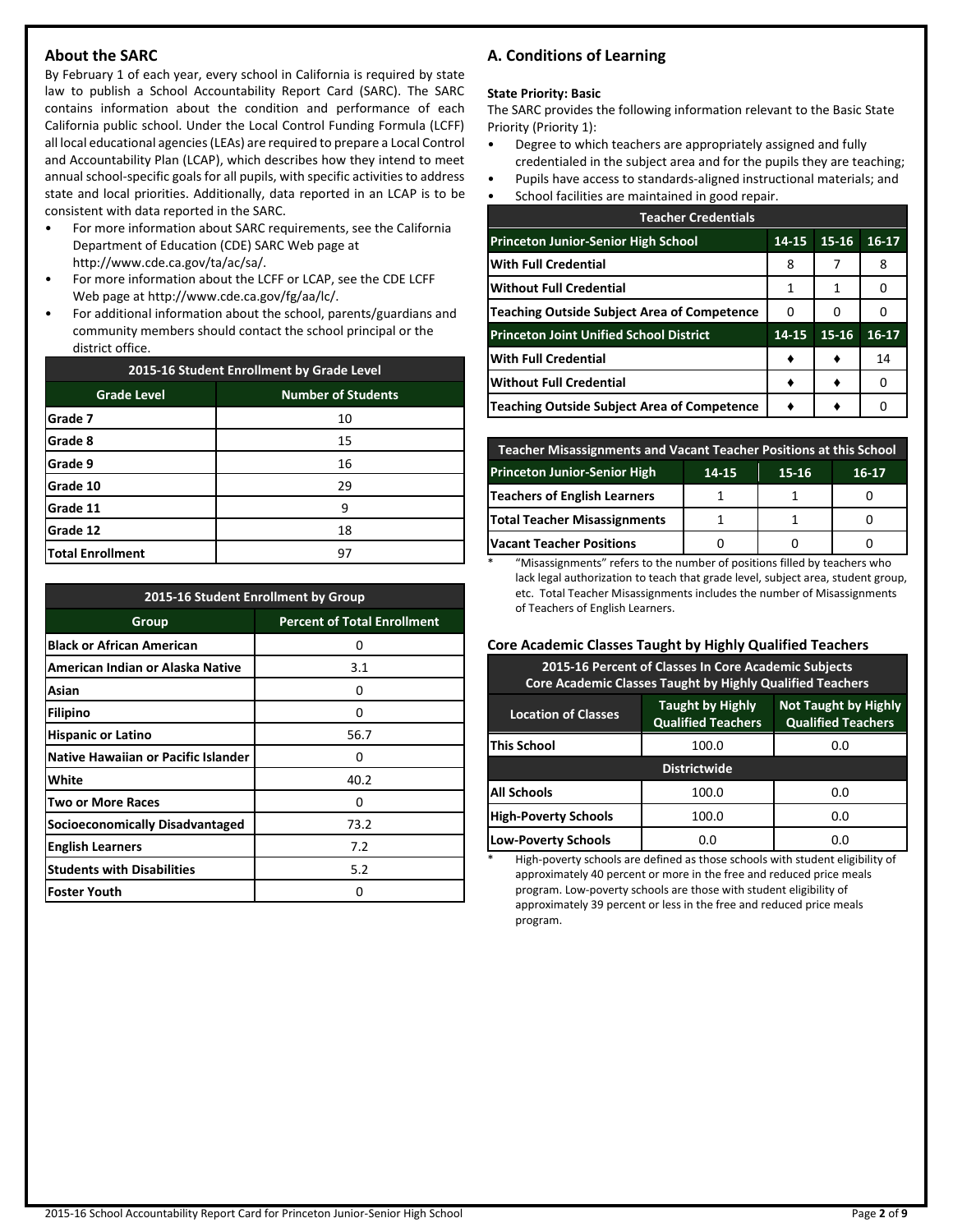|                                                                                              | <b>Textbooks and Instructional Materials</b><br>Year and month in which data were collected: July 2016          |            |  |  |  |  |  |
|----------------------------------------------------------------------------------------------|-----------------------------------------------------------------------------------------------------------------|------------|--|--|--|--|--|
| <b>Core Curriculum Area</b><br><b>Textbooks and Instructional Materials/Year of Adoption</b> |                                                                                                                 |            |  |  |  |  |  |
| <b>Reading/Language Arts</b>                                                                 | 7th-8th 4-22-2010                                                                                               |            |  |  |  |  |  |
|                                                                                              | 9th-12th 7-21-2011                                                                                              |            |  |  |  |  |  |
|                                                                                              | The textbooks listed are from most recent adoption:<br>Percent of students lacking their own assigned textbook: | Yes<br>0%  |  |  |  |  |  |
| <b>Mathematics</b>                                                                           | 7th-11th - July 2016                                                                                            |            |  |  |  |  |  |
|                                                                                              | The textbooks listed are from most recent adoption:                                                             | Yes        |  |  |  |  |  |
|                                                                                              | Percent of students lacking their own assigned textbook:                                                        | 0%         |  |  |  |  |  |
| <b>Science</b>                                                                               | Chemistry 12-18-2008<br>Modern Biology                                                                          |            |  |  |  |  |  |
|                                                                                              | The textbooks listed are from most recent adoption:                                                             | Yes        |  |  |  |  |  |
|                                                                                              | Percent of students lacking their own assigned textbook:                                                        | 0%         |  |  |  |  |  |
| <b>History-Social Science</b>                                                                | Various texts and adoptions                                                                                     |            |  |  |  |  |  |
|                                                                                              | The textbooks listed are from most recent adoption:                                                             | <b>Yes</b> |  |  |  |  |  |
|                                                                                              | Percent of students lacking their own assigned textbook:                                                        | 0%         |  |  |  |  |  |
| <b>Foreign Language</b>                                                                      | Spanish   & II 5-19-2004                                                                                        |            |  |  |  |  |  |
|                                                                                              | The textbooks listed are from most recent adoption:                                                             | Yes        |  |  |  |  |  |
|                                                                                              | Percent of students lacking their own assigned textbook:                                                        | 0%         |  |  |  |  |  |
| <b>Health</b>                                                                                | Glencoe Teen Health<br>10-18-2006                                                                               |            |  |  |  |  |  |
|                                                                                              | The textbooks listed are from most recent adoption:                                                             | Yes        |  |  |  |  |  |
|                                                                                              | Percent of students lacking their own assigned textbook:                                                        | 0%         |  |  |  |  |  |
| <b>Science Laboratory Equipment</b>                                                          | Ongoing as needed                                                                                               |            |  |  |  |  |  |
|                                                                                              | Percent of students lacking their own assigned textbook: 0%                                                     |            |  |  |  |  |  |

# **School Facility Conditions and Planned Improvements (Most Recent Year)**

The district takes great efforts to ensure that all schools are clean, safe, and functional through proper facilities maintenance and campus supervision. Ongoing maintenance and campus improvements ensure facilities remain up to date and provide adequate space for students and staff. District maintenance and site custodial staff ensures that the repairs necessary to keep the school in good condition are completed in a timely manner. A work order process is used by school and district staff to communicate non-routine maintenance requests. Every morning before school begins a custodian inspects facilities for safety hazards or other conditions that need attention prior to students and staff entering school grounds. Two custodians are assigned to PHS.

The custodians are responsible for: Grounds keeping Restrooms Cafeteria Cleanup/Setup Office Area Cleaning

Restrooms are checked throughout the day for cleanliness and subsequently cleaned as needed. The Director of Maintenance and Operations communicates daily with the Superintendent and custodial staff concerning maintenance and school safety issues.

The district Director of Maintenance & Operations does an annual inspection of all sites in accordance with Education Code §17592.72(c) (1). The inspection tool is on file and available for review at the district office.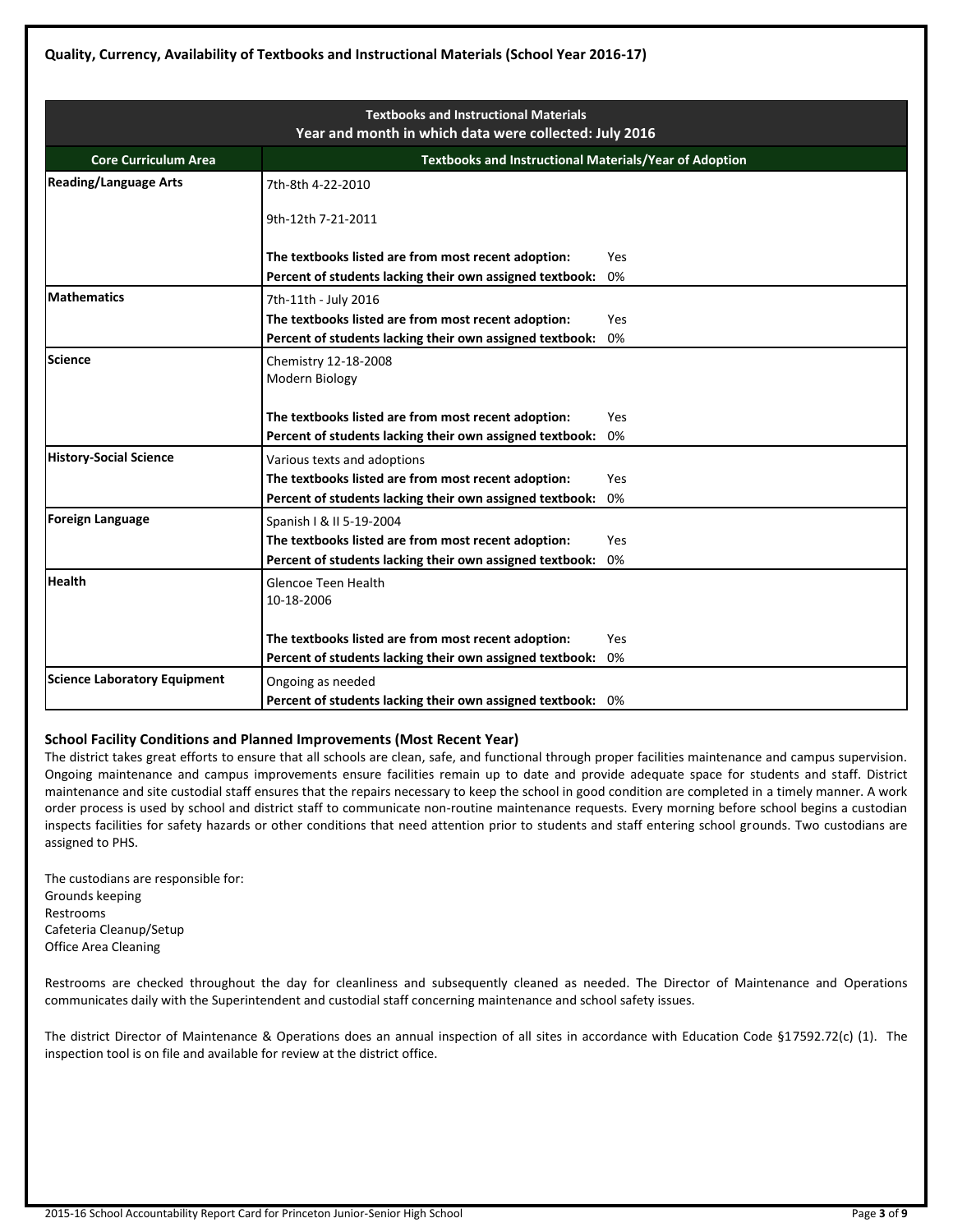| <b>School Facility Good Repair Status (Most Recent Year)</b><br>Year and month in which data were collected: 12/29/16 |                  |           |                      |      |  |      |                                |
|-----------------------------------------------------------------------------------------------------------------------|------------------|-----------|----------------------|------|--|------|--------------------------------|
|                                                                                                                       |                  |           | <b>Repair Status</b> |      |  |      | <b>Repair Needed and</b>       |
| <b>System Inspected</b>                                                                                               | Good             |           | Fair                 |      |  | Poor | <b>Action Taken or Planned</b> |
| Systems:<br>Gas Leaks, Mechanical/HVAC, Sewer                                                                         | X                |           |                      |      |  |      |                                |
| Interior:<br><b>Interior Surfaces</b>                                                                                 |                  |           | X                    |      |  |      |                                |
| <b>Cleanliness:</b><br>Overall Cleanliness, Pest/Vermin Infestation                                                   | X                |           |                      |      |  |      |                                |
| Electrical:<br>Electrical                                                                                             | X                |           |                      |      |  |      |                                |
| <b>Restrooms/Fountains:</b><br>Restrooms, Sinks/ Fountains                                                            | X                |           |                      |      |  |      |                                |
| Safety:<br>Fire Safety, Hazardous Materials                                                                           | X                |           |                      |      |  |      |                                |
| Structural:<br>Structural Damage, Roofs                                                                               |                  |           | X                    |      |  |      |                                |
| <b>External:</b><br>Playground/School Grounds, Windows/Doors/Gates/Fences                                             | X                |           |                      |      |  |      |                                |
| <b>Overall Rating</b>                                                                                                 | <b>Exemplary</b> | Good<br>X |                      | Fair |  | Poor |                                |

# **B. Pupil Outcomes**

## **State Priority: Pupil Achievement**

The SARC provides the following information relevant to the State priority: Pupil Achievement (Priority 4):

- Statewide assessments (i.e., California Assessment of Student Performance and Progress [CAASPP] System, which includes the Smarter Balanced Summative Assessments for students in the general education population and the California Alternate Assessments [CAAs] for English language arts/literacy [ELA] and mathematics given in grades three through eight and grade eleven. The CAAs have replaced the California Alternate Performance Assessment [CAPA] for ELA and mathematics, which were eliminated in 2015. Only eligible students may participate in the administration of the CAAs. CAA items are aligned with alternate achievement standards, which are linked with the Common Core State Standards [CCSS] for students with significant cognitive disabilities); and
- The percentage of students who have successfully completed courses that satisfy the requirements for entrance to the University of California and the California State University, or career technical education sequences or programs of study

| 2015-16 CAASPP Results for All Students |                                                                                       |       |       |                 |       |              |  |  |
|-----------------------------------------|---------------------------------------------------------------------------------------|-------|-------|-----------------|-------|--------------|--|--|
|                                         | Percent of Students Meeting or Exceeding the State Standards<br>$(grades 3-8 and 11)$ |       |       |                 |       |              |  |  |
| <b>Subject</b>                          | <b>School</b>                                                                         |       |       | <b>District</b> |       | <b>State</b> |  |  |
|                                         | 14-15                                                                                 | 15-16 | 14-15 | 15-16           | 14-15 | $15 - 16$    |  |  |
| <b>ELA</b>                              | 26                                                                                    | 50    | 32    | 30              | 44    | 48           |  |  |
| Math                                    | 17                                                                                    | 35    | 33    | 26              | 34    | 36           |  |  |

Percentages are not calculated when the number of students tested is ten or less, either because the number of students in this category is too small for statistical accuracy or to protect student privacy.

| <b>CAASPP Results for All Students - Three-Year Comparison</b> |                                                                                                     |    |    |    |    |                                                       |    |    |    |
|----------------------------------------------------------------|-----------------------------------------------------------------------------------------------------|----|----|----|----|-------------------------------------------------------|----|----|----|
|                                                                | Percent of Students Scoring at Proficient or Advanced<br>(meeting or exceeding the state standards) |    |    |    |    |                                                       |    |    |    |
| <b>Subject</b>                                                 | <b>District</b><br><b>School</b><br><b>State</b>                                                    |    |    |    |    |                                                       |    |    |    |
|                                                                |                                                                                                     |    |    |    |    | 13-14 14-15 15-16 13-14 14-15 15-16 13-14 14-15 15-16 |    |    |    |
| Science                                                        | 55                                                                                                  | 79 | 40 | 55 | 60 | 40                                                    | 60 | 56 | 54 |

Science test results include California Standards Tests (CSTs), California Modified Assessment (CMA), and California Alternate Performance Assessment (CAPA) in grades five, eight, and ten. Scores are not shown when the number of students tested is ten or less, either because the number of students in this category is too small for statistical accuracy or to protect student privacy.

| Grade | 2015-16 Percent of Students Meeting Fitness Standards |          |        |  |  |  |  |  |
|-------|-------------------------------------------------------|----------|--------|--|--|--|--|--|
| Level | 4 of 6                                                | $5$ of 6 | 6 of 6 |  |  |  |  |  |
|       | 25                                                    | 41 7     | 16.7   |  |  |  |  |  |
|       | 31 2                                                  | 25       | 31 2   |  |  |  |  |  |

Percentages are not calculated when the number of students tested is ten or less, either because the number of students in this category is too small for statistical accuracy or to protect student privacy.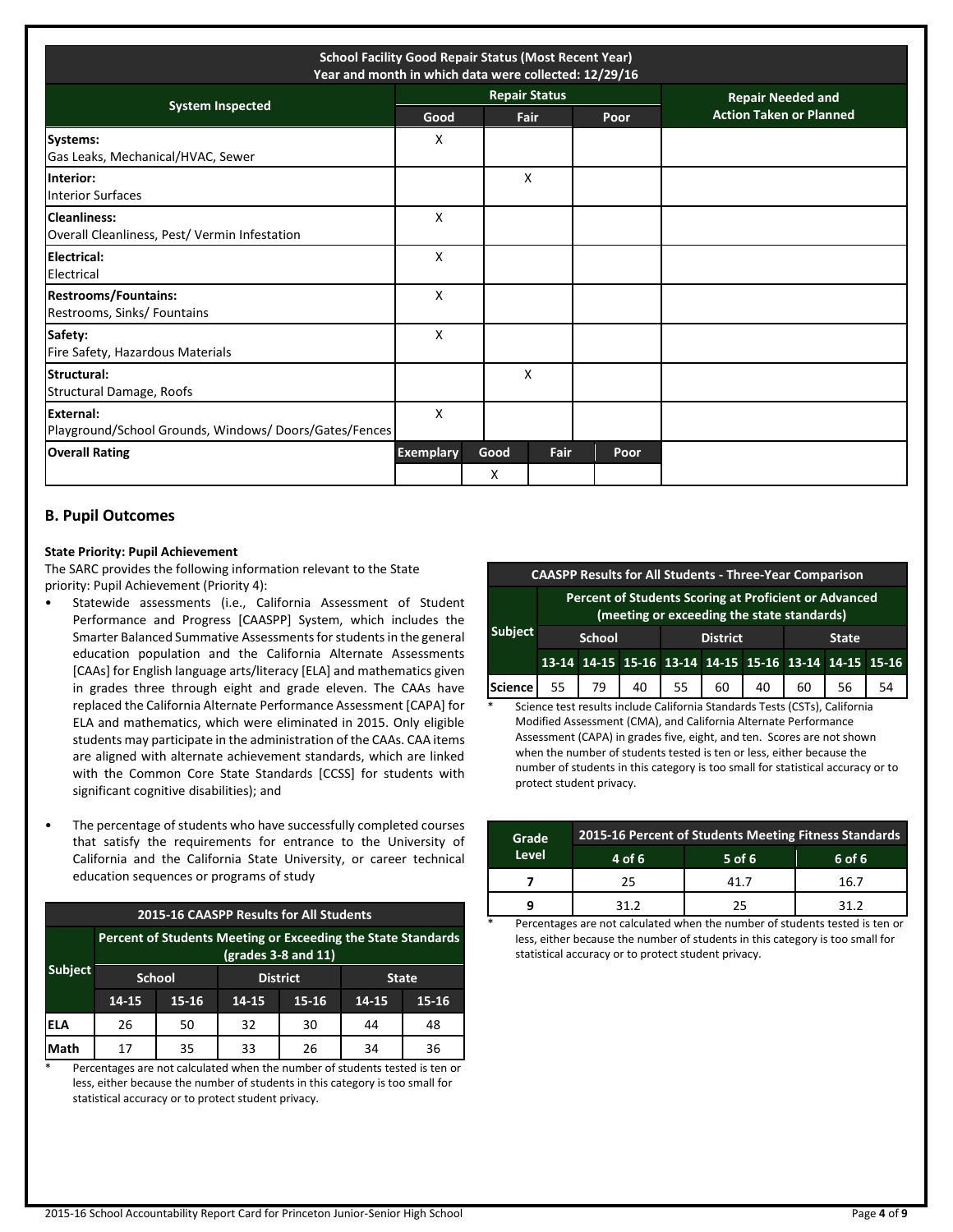| 2015-16 CAASPP Results by Student Group<br>Science (grades 5, 8, and 10) |                 |                   |                 |                               |  |  |  |  |
|--------------------------------------------------------------------------|-----------------|-------------------|-----------------|-------------------------------|--|--|--|--|
| <b>Number of Students</b><br><b>Percent of Students</b>                  |                 |                   |                 |                               |  |  |  |  |
| Group                                                                    | <b>Enrolled</b> | with Valid Scores | w/ Valid Scores | <b>Proficient or Advanced</b> |  |  |  |  |
| <b>All Students</b>                                                      | 46              | 43                | 93.5            | 39.5                          |  |  |  |  |
| <b>Male</b>                                                              | 20              | 18                | 90.0            | 50.0                          |  |  |  |  |
| Female                                                                   | 26              | 25                | 96.2            | 32.0                          |  |  |  |  |
| <b>Hispanic or Latino</b>                                                | 29              | 29                | 100.0           | 24.1                          |  |  |  |  |
| <b>White</b>                                                             | 17              | 14                | 82.4            | 71.4                          |  |  |  |  |
| Socioeconomically Disadvantaged                                          | 34              | 33                | 97.1            | 30.3                          |  |  |  |  |

\* Science test results include CSTs, CMA, and CAPA in grades five, eight, and ten. The "Proficient or Advanced" is calculated by taking the total number of students who scored at Proficient or Advanced on the science assessment divided by the total number of students with valid scores. Scores are not shown when the number of students tested is ten or less, either because the number of students in this category is too small for statistical accuracy or to protect student privacy.

| School Year 2015-16 CAASPP Assessment Results - English Language Arts (ELA)<br>Disaggregated by Student Groups, Grades Three through Eight and Eleven |                                                         |                 |               |               |                                           |  |  |  |
|-------------------------------------------------------------------------------------------------------------------------------------------------------|---------------------------------------------------------|-----------------|---------------|---------------|-------------------------------------------|--|--|--|
|                                                                                                                                                       | <b>Number of Students</b><br><b>Percent of Students</b> |                 |               |               |                                           |  |  |  |
| <b>Student Group</b>                                                                                                                                  | Grade                                                   | <b>Enrolled</b> | <b>Tested</b> | <b>Tested</b> | <b>Standard Met or</b><br><b>Exceeded</b> |  |  |  |
| <b>All Students</b>                                                                                                                                   |                                                         | 12              | 12            | 100.0         | 75.0                                      |  |  |  |
|                                                                                                                                                       | 8                                                       | 15              | 13            | 86.7          | 46.1                                      |  |  |  |
| Socioeconomically Disadvantaged                                                                                                                       |                                                         | 11              | 11            | 100.0         | 72.7                                      |  |  |  |
|                                                                                                                                                       | 8                                                       | 12              | 11            | 91.7          | 45.5                                      |  |  |  |

ELA test results include the Smarter Balanced Summative Assessment and the CAA. The "Percent Met or Exceeded" is calculated by taking the total number of students who met or exceeded the standard on the Smarter Balanced Summative Assessment plus the total number of students who met the standard on the CAAs divided by the total number of students who participated in both assessments. Double dashes (--) appear in the table when the number of students is ten or less, either because the number of students in this category is too small for statistical accuracy or to protect student privacy. The number of students tested includes all students who participated in the test whether they received a score or not; however, the number of students tested is not the number that was used to calculate the achievement level percentages. The achievement level percentages are calculated using only students who received scores.

| School Year 2015-16 CAASPP Assessment Results - Mathematics<br>Disaggregated by Student Groups, Grades Three through Eight and Eleven |       |                 |                    |               |                                           |  |
|---------------------------------------------------------------------------------------------------------------------------------------|-------|-----------------|--------------------|---------------|-------------------------------------------|--|
|                                                                                                                                       |       |                 | Number of Students |               | <b>Percent of Students</b>                |  |
| <b>Student Group</b>                                                                                                                  | Grade | <b>Enrolled</b> | <b>Tested</b>      | <b>Tested</b> | <b>Standard Met or</b><br><b>Exceeded</b> |  |
| <b>All Students</b>                                                                                                                   |       | 12              | 12                 | 100.0         | 58.3                                      |  |
|                                                                                                                                       | 8     | 15              | 13                 | 86.7          | 31.0                                      |  |
| <b>Socioeconomically Disadvantaged</b>                                                                                                |       | 11              | 11                 | 100.0         | 54.5                                      |  |
|                                                                                                                                       | 8     |                 |                    | 100.0         | 54.5                                      |  |

Mathematics test results include the Smarter Balanced Summative Assessment and the CAA. The "Percent Met or Exceeded" is calculated by taking the total number of students who met or exceeded the standard on the Smarter Balanced Summative Assessment plus the total number of students who met the standard on the CAAs divided by the total number of students who participated in both assessments. Double dashes (--) appear in the table when the number of students is ten or less, either because the number of students in this category is too small for statistical accuracy or to protect student privacy. The number of students tested includes all students who participated in the test whether they received a score or not; however, the number of students tested is not the number that was used to calculate the achievement level percentages. The achievement level percentages are calculated using only students who received scores.

# **C. Engagement**

# **State Priority: Parental Involvement**

The SARC provides the following information relevant to the Parental Involvement State Priority (Priority 3):

• Efforts the school district makes to seek parent input in making decisions for the school district and each schoolsite.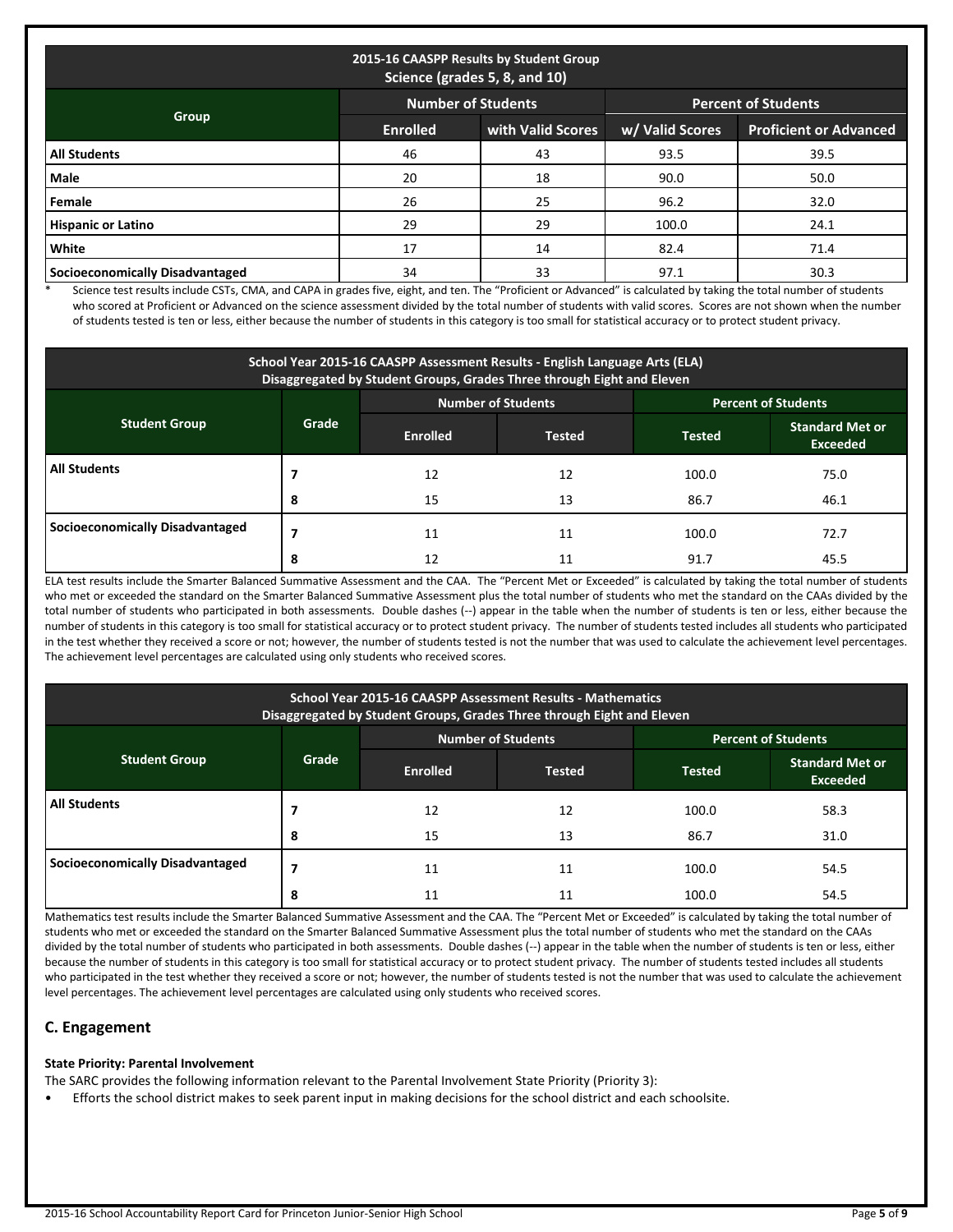#### **Opportunities for Parental Involvement (School Year 2016-17)**

Parents are encouraged to become involved in their student's school by volunteering in the classroom, participating in a decision-making group, or simply attending school events. Parents can stay informed on upcoming events and school activities through the school web site, the school marquee, and flyers. Contact our district office at (530) 439-2261 for more information on how to become involved in your student's school.

Opportunities to Volunteer:

Chaperone Fundraising Committees School Site Council WASC Team Migrant Parent Advisory Committee School Activities Back to School Night Open House Athletics & Transportation Class Community Project Activities Field trips

#### **State Priority: School Climate**

The SARC provides the following information relevant to the School Climate State Priority (Priority 6):

- Pupil suspension rates;
- Pupil expulsion rates; and
- Other local measures on the sense of safety.

#### **School Safety Plan**

The School Safety Plan is reviewed, updated, and discussed with school faculty annually. The plan establishes and defines procedures/guidelines for the safe and orderly response to earthquakes, fires, floods, intruders, and other emergency disasters. It outlines the protocol for teachers and staff, including the use of telephone trees. The Safety Plan also contains the numbers for each agency that should be contacted in the event of an emergency. To prepare our students and staff for potential disasters and in according law, all schools in the Princeton Joint Unified School District routinely participates in simulated emergency preparedness drills. Each year, there are safety checks by the Fire Marshall as well as by our insurance carrier. The District is mandated to correct any safety deficiencies. We do all we can to ensure the safety of our students, staff, and community at large. To ensure safety on campus, supervisors or administrators routinely monitor appropriate behavior Campus supervisors are assigned to monitor appropriate behavior, and to ensure that all people are authorized to be on school property, all visitors must sign in when entering the campus. Our student discipline handbook is updated annually and shared with each student during a pre-selected period at the beginning of each school year. This helps to ensure that all students are aware of behavior expectation and consequences; a copy is then mailed home to all parents/guardians. The District offers first aid training each year. Although all staff is encouraged to attend, it is mandatory training for all coaches and health aides.

For more information or to view the School Safety Plan, contact the District Office at (530) 439-2261.

| <b>Suspensions and Expulsions</b> |         |         |         |  |  |
|-----------------------------------|---------|---------|---------|--|--|
| <b>School</b>                     | 2013-14 | 2014-15 | 2015-16 |  |  |
| <b>Suspensions Rate</b>           | 5.3     | 1.5     | 0.8     |  |  |
| <b>Expulsions Rate</b>            | 0.0     | 0.0     | 0.0     |  |  |
| <b>District</b>                   | 2013-14 | 2014-15 | 2015-16 |  |  |
| <b>Suspensions Rate</b>           | 3.5     | 1.0     | 0.5     |  |  |
| <b>Expulsions Rate</b>            | 0.0     | 0.0     | 0.0     |  |  |
| <b>State</b>                      | 2013-14 | 2014-15 | 2015-16 |  |  |
| <b>Suspensions Rate</b>           | 4.4     | 3.8     | 3.7     |  |  |
| <b>Expulsions Rate</b>            | 0.1     | 0.1     | 0.1     |  |  |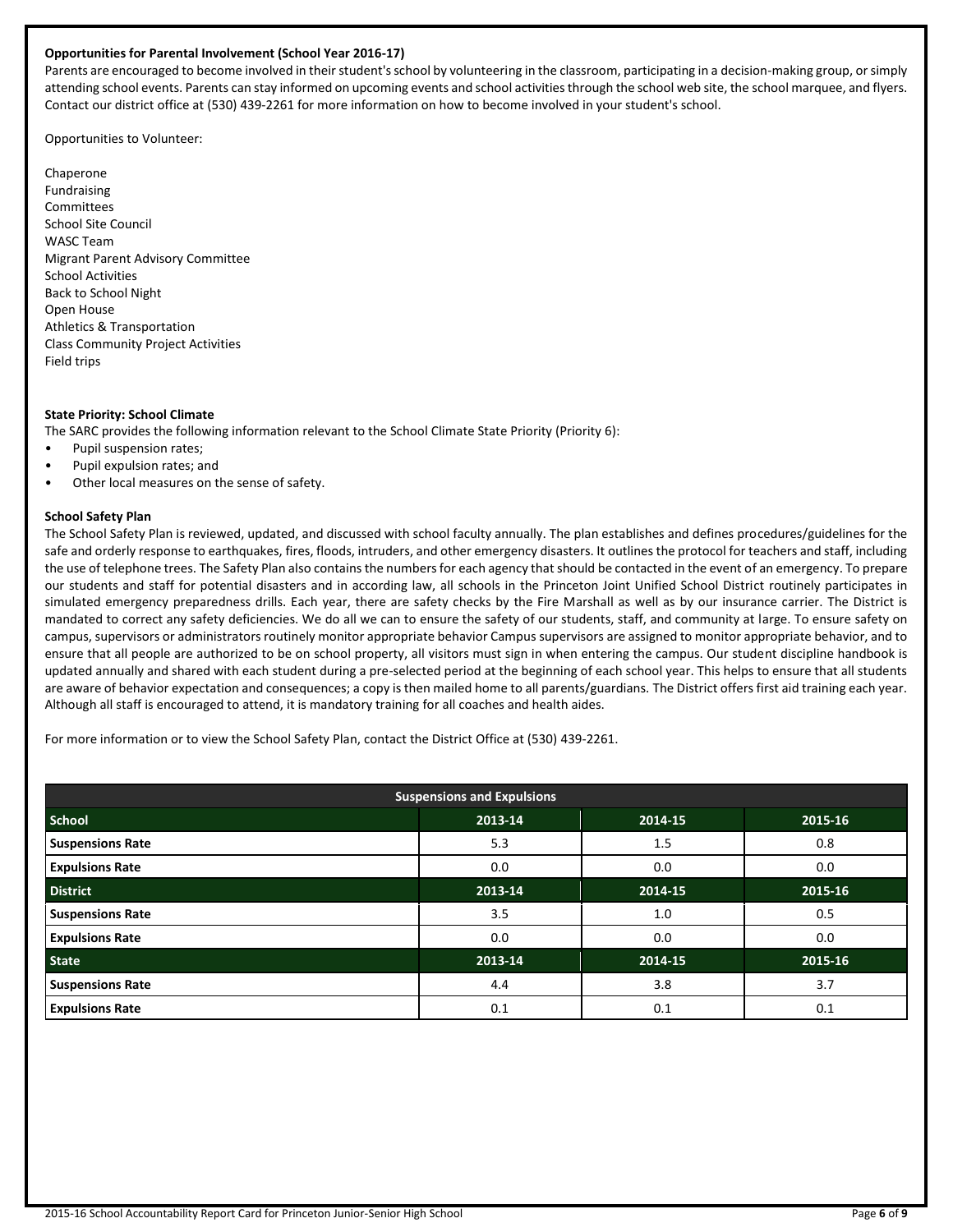# **D. Other SARC Information**

The information in this section is required to be in the SARC but is not included in the state priorities for LCFF.

| 2016-17 Federal Intervention Program                |               |           |  |  |  |  |  |
|-----------------------------------------------------|---------------|-----------|--|--|--|--|--|
| Indicator                                           | <b>School</b> |           |  |  |  |  |  |
| <b>Program Improvement Status</b>                   | Not in PI     | Not In PI |  |  |  |  |  |
| <b>First Year of Program Improvement</b>            |               |           |  |  |  |  |  |
| Year in Program Improvement                         |               |           |  |  |  |  |  |
| Number of Schools Currently in Program Improvement  |               |           |  |  |  |  |  |
| Percent of Schools Currently in Program Improvement | .0            |           |  |  |  |  |  |

#### **Academic Counselors and Other Support Staff at this School**

| <b>Number of Full-Time Equivalent (FTE)</b>                |     |  |  |  |
|------------------------------------------------------------|-----|--|--|--|
| <b>Academic Counselor</b>                                  | .75 |  |  |  |
| <b>Counselor (Social/Behavioral or Career Development)</b> |     |  |  |  |
| Library Media Teacher (Librarian)                          | O   |  |  |  |
| Library Media Services Staff (Paraprofessional)            | 0   |  |  |  |
| <b>Psychologist</b>                                        | O   |  |  |  |
| <b>Social Worker</b>                                       | Ω   |  |  |  |
| <b>Nurse</b>                                               |     |  |  |  |
| Speech/Language/Hearing Specialist                         | O   |  |  |  |
| <b>Resource Specialist</b>                                 | 0   |  |  |  |
| Other                                                      | 0   |  |  |  |
| <b>Average Number of Students per Staff Member</b>         |     |  |  |  |

**Academic Counselor** 

One Full Time Equivalent (FTE) equals one staff member working full time; one FTE could also represent two staff members who each work 50 percent of full time.

| Average Class Size and Class Size Distribution (Secondary) |                              |                           |         |                          |    |   |                                                                         |  |  |  |  |
|------------------------------------------------------------|------------------------------|---------------------------|---------|--------------------------|----|---|-------------------------------------------------------------------------|--|--|--|--|
|                                                            | <b>Number of Classrooms*</b> |                           |         |                          |    |   |                                                                         |  |  |  |  |
|                                                            |                              | <b>Average Class Size</b> |         | $33+$<br>$1-22$<br>23-32 |    |   |                                                                         |  |  |  |  |
| Subject                                                    | 2013-14                      | 2014-15                   | 2015-16 |                          |    |   | 2013-14 2014-15 2015-16 2013-14 2014-15 2015-16 2013-14 2014-15 2015-16 |  |  |  |  |
| English                                                    | 12                           | 14                        | 17      | 13                       | 10 |   |                                                                         |  |  |  |  |
| <b>Mathematics</b>                                         | 8                            | 11                        | 16      | 15                       | 10 |   |                                                                         |  |  |  |  |
| <b>Science</b>                                             | 14                           | 12                        | 13      |                          | 6  |   |                                                                         |  |  |  |  |
| <b>Social Science</b>                                      | 19                           | 17                        | 16      | 4                        |    | ₹ |                                                                         |  |  |  |  |

\* Number of classes indicates how many classrooms fall into each size category (a range of total students per classroom). At the secondary school level, this information is reported by subject area rather than grade level.

# **Professional Development provided for Teachers**

Training and curriculum development activities at Princeton Junior Senior High School have focused on the California State Content Standards and Frameworks; they are now shifting to a focus on Common Core Standards and Next Generation Science Standards. Professional development activities support adoption of new curriculum, language arts and math curricula, and alignment of curriculum to content standards. Decisions concerning selection of staff development activities are performed by the principal using tools such as teacher input, state assessment results and data analysis to determine the areas in which additional teacher training may enhance classroom instruction and increase student achievement levels. Princeton Elementary continues to offer three (3) paid in-service days annually for staff development. These days are focused on the improvement of student achievement and the development of safe schools. The district also offers ongoing support to new teachers through BTSA (Beginning Teacher Assessment and Support), and all teachers are highly encouraged to attend professional workshops and conferences to hone their skills. The district also devotes up to 6 minimum days that are strictly for collaboration purposes and/or staff development. Classified support staff receives job-related training from department supervisors and the Glenn County Office of Education. Classified employees are also encouraged to seek outside staff development opportunities to enhance job proficiency.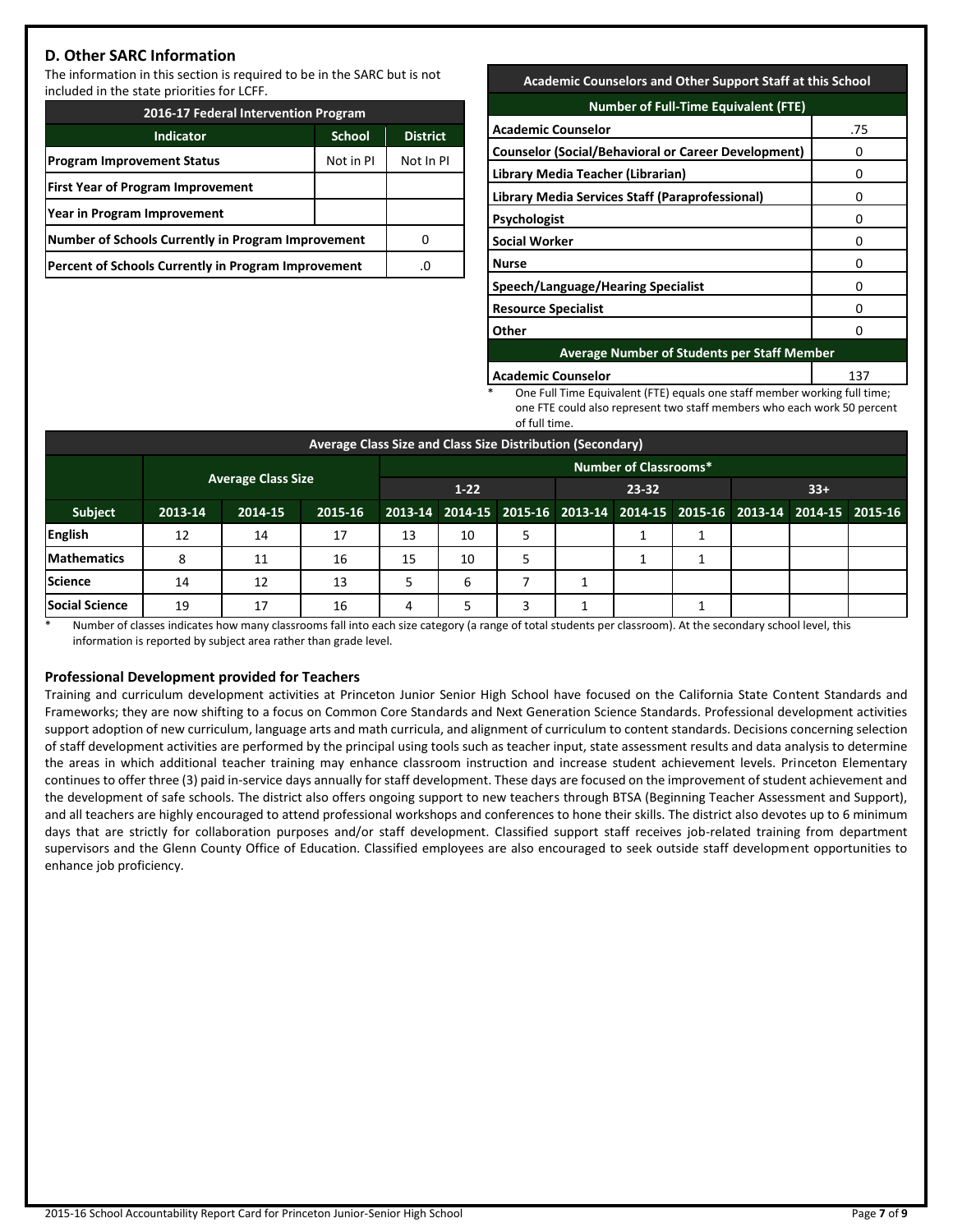| FY 2014-15 Teacher and Administrative Salaries |                                  |                                                                  |  |  |  |  |
|------------------------------------------------|----------------------------------|------------------------------------------------------------------|--|--|--|--|
| Category                                       | <b>District</b><br><b>Amount</b> | <b>State Average for</b><br><b>Districts In Same</b><br>Category |  |  |  |  |
| <b>Beginning Teacher Salary</b>                |                                  | \$40,430                                                         |  |  |  |  |
| Mid-Range Teacher Salary                       |                                  | \$58,909                                                         |  |  |  |  |
| <b>Highest Teacher Salary</b>                  |                                  | \$77,358                                                         |  |  |  |  |
| <b>Average Principal Salary (ES)</b>           |                                  | \$94,634                                                         |  |  |  |  |
| <b>Average Principal Salary (MS)</b>           |                                  | \$97,839                                                         |  |  |  |  |
| <b>Average Principal Salary (HS)</b>           |                                  | \$100,453                                                        |  |  |  |  |
| <b>Superintendent Salary</b>                   |                                  | \$123,728                                                        |  |  |  |  |
| <b>Percent of District Budget</b>              |                                  |                                                                  |  |  |  |  |
| <b>Teacher Salaries</b>                        | 30%                              | 32%                                                              |  |  |  |  |
| <b>Administrative Salaries</b>                 | 9%                               | 6%                                                               |  |  |  |  |

# **FY 2014-15 Expenditures Per Pupil and School Site Teacher Salaries**

| <b>Level</b>                                    | Average<br>Teacher |                   |                     |               |
|-------------------------------------------------|--------------------|-------------------|---------------------|---------------|
|                                                 | Total              | <b>Restricted</b> | <b>Unrestricted</b> | <b>Salary</b> |
| <b>School Site</b>                              | \$13,219           | \$1,055           | \$12,164            | \$49,250      |
| <b>District</b>                                 |                    |                   | \$12,164            | \$49,250      |
| <b>State</b>                                    |                    |                   |                     | \$60,705      |
| <b>Percent Difference: School Site/District</b> |                    |                   | 0.0                 | 0.0           |
| Percent Difference: School Site/ State          |                    |                   | 114.3               | $-18.9$       |

Cells with  $\blacklozenge$  do not require data.

\* For detailed information on salaries, see the CDE Certificated Salaries & Benefits webpage a[t www.cde.ca.gov/ds/fd/cs/.](http://www.cde.ca.gov/ds/fd/cs/)

#### **Types of Services Funded**

Princeton offers before and after school tutoring to students who scored low on the state standards tests or are at risk of retention. A credit recovery class is available for students who need to make up for credit deficiencies. Online classes in a variety of subjects, including AP level, are available to students.

| <b>Dropout Rate and Graduation Rate (Four-Year Cohort Rate)</b> |         |         |         |  |  |  |
|-----------------------------------------------------------------|---------|---------|---------|--|--|--|
| <b>Princeton Junior-Senior High School</b>                      | 2011-12 | 2013-14 | 2014-15 |  |  |  |
| <b>Dropout Rate</b>                                             | 11.80   | 5.00    | 0.00    |  |  |  |
| <b>Graduation Rate</b>                                          | 88.24   | 95.00   | 90.00   |  |  |  |
| <b>Princeton Joint Unified School District</b>                  | 2011-12 | 2013-14 | 2014-15 |  |  |  |
| <b>Dropout Rate</b>                                             | 16.70   | 5.00    | 0.00    |  |  |  |
| <b>Graduation Rate</b>                                          | 83.33   | 95.00   | 90.00   |  |  |  |
| <b>California</b>                                               | 2011-12 | 2013-14 | 2014-15 |  |  |  |
| <b>Dropout Rate</b>                                             | 11.40   | 11.50   | 10.70   |  |  |  |
| <b>Graduation Rate</b>                                          | 80.44   | 80.95   | 82.27   |  |  |  |

| <b>Career Technical Education Participation</b>                                                                |                                            |  |  |  |
|----------------------------------------------------------------------------------------------------------------|--------------------------------------------|--|--|--|
| <b>Measure</b>                                                                                                 | <b>CTE Program</b><br><b>Participation</b> |  |  |  |
| Number of pupils participating in CTE                                                                          | 69                                         |  |  |  |
| % of pupils completing a CTE program and earning<br>a high school diploma                                      | 5.8%                                       |  |  |  |
| % of CTE courses sequenced or articulated between<br>the school and institutions of postsecondary<br>education | 16.7%                                      |  |  |  |

| <b>Courses for University of California (UC)</b><br>and/or California State University (CSU) Admission |       |  |  |  |
|--------------------------------------------------------------------------------------------------------|-------|--|--|--|
| <b>UC/CSU Course Measure</b><br>Percent                                                                |       |  |  |  |
| 2015-16 Students Enrolled in Courses Required<br>for UC/CSU Admission                                  | 68.18 |  |  |  |
| 2014-15 Graduates Who Completed All Courses<br><b>Required for UC/CSU Admission</b>                    | 27.8  |  |  |  |

Where there are student course enrollments.

| <b>2015-16 Advanced Placement Courses</b> |                                                   |                                                              |  |  |  |
|-------------------------------------------|---------------------------------------------------|--------------------------------------------------------------|--|--|--|
| <b>Subject</b>                            | <b>Number of</b><br><b>AP Courses</b><br>Offered* | <b>Percent of</b><br><b>Students In</b><br><b>AP Courses</b> |  |  |  |
| <b>Computer Science</b>                   |                                                   |                                                              |  |  |  |
| <b>English</b>                            |                                                   |                                                              |  |  |  |
| <b>Fine and Performing Arts</b>           |                                                   |                                                              |  |  |  |
| <b>Foreign Language</b>                   |                                                   |                                                              |  |  |  |
| <b>Mathematics</b>                        |                                                   |                                                              |  |  |  |
| <b>Science</b>                            |                                                   |                                                              |  |  |  |
| <b>Social Science</b>                     |                                                   |                                                              |  |  |  |
| <b>All courses</b>                        |                                                   |                                                              |  |  |  |

| <b>Completion of High School Graduation Requirements</b> |                                 |                 |              |  |  |
|----------------------------------------------------------|---------------------------------|-----------------|--------------|--|--|
|                                                          | <b>Graduating Class of 2015</b> |                 |              |  |  |
| Group                                                    | <b>School</b>                   | <b>District</b> | <b>State</b> |  |  |
| <b>All Students</b>                                      | 95                              | 95              | 86           |  |  |
| <b>Black or African American</b>                         | 0                               | 0               | 78           |  |  |
| American Indian or Alaska Native                         | 0                               | 0               | 78           |  |  |
| Asian                                                    | 0                               | 0               | 93           |  |  |
| <b>Filipino</b>                                          | 0                               | 0               | 93           |  |  |
| <b>Hispanic or Latino</b>                                | 100                             | 100             | 83           |  |  |
| <b>Native Hawaiian/Pacific Islander</b>                  | 0                               | 0               | 85           |  |  |
| White                                                    | 88                              | 88              | 91           |  |  |
| <b>Two or More Races</b>                                 | 0                               | 0               | 89           |  |  |
| Socioeconomically Disadvantaged                          | 50                              | 50              | 66           |  |  |
| <b>English Learners</b>                                  | 0                               | 0               | 54           |  |  |
| <b>Students with Disabilities</b>                        | 31                              | 31              | 78           |  |  |